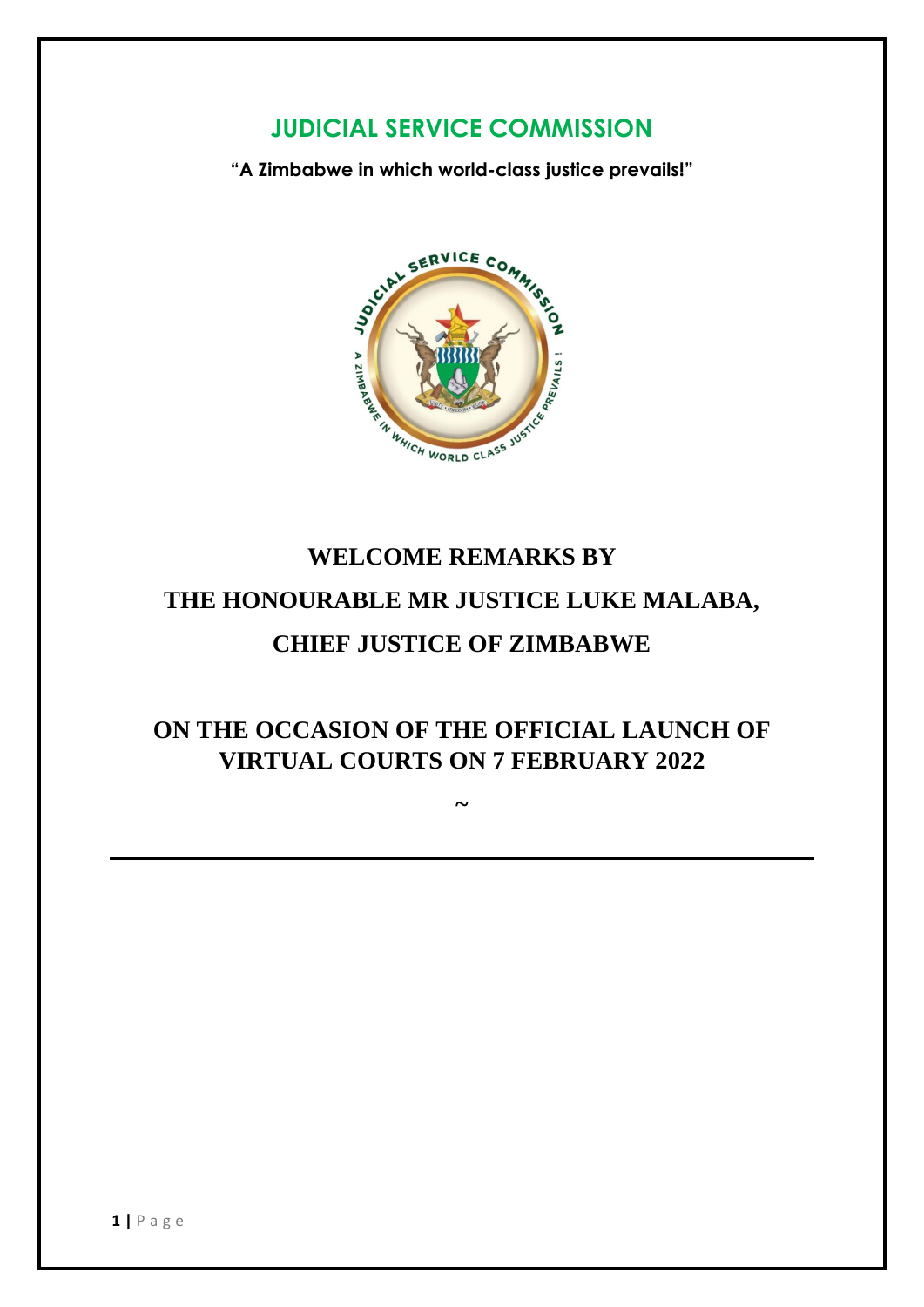Salutations,

It is my great pleasure to address you all at this remarkable event that signifies the commissioning of the first-ever virtual courts in Zimbabwe.

Less than a month ago, on the occasion of the official opening ceremony for the 2022 Legal Year, I adverted to the efforts that the JSC had undertaken to adapt and transform the administration of justice through the **Integrated Electronic Case Management System (IECMS).** I further mentioned that virtual courts will be set up in all the ten Provincial Magistrates' centres and the High Court, and notably that the necessary equipment had already been installed at Harare Magistrates' Court, Harare Remand Prison, Chikurubi Maximum Prison, and the Harare High Court. I can also advise that since then, virtual courts have been installed at Chinhoyi Court Complex, Bindura Magistrates' Court and Marondera Magistrates' Court as well as in the respective prisons in those provinces. This is an ongoing exercise which will see the installation of equipment across the 10 provinces. The ultimate goal is have every court in Zimbabwe installed with virtual court equipment. As I stated, the launch of virtual courts was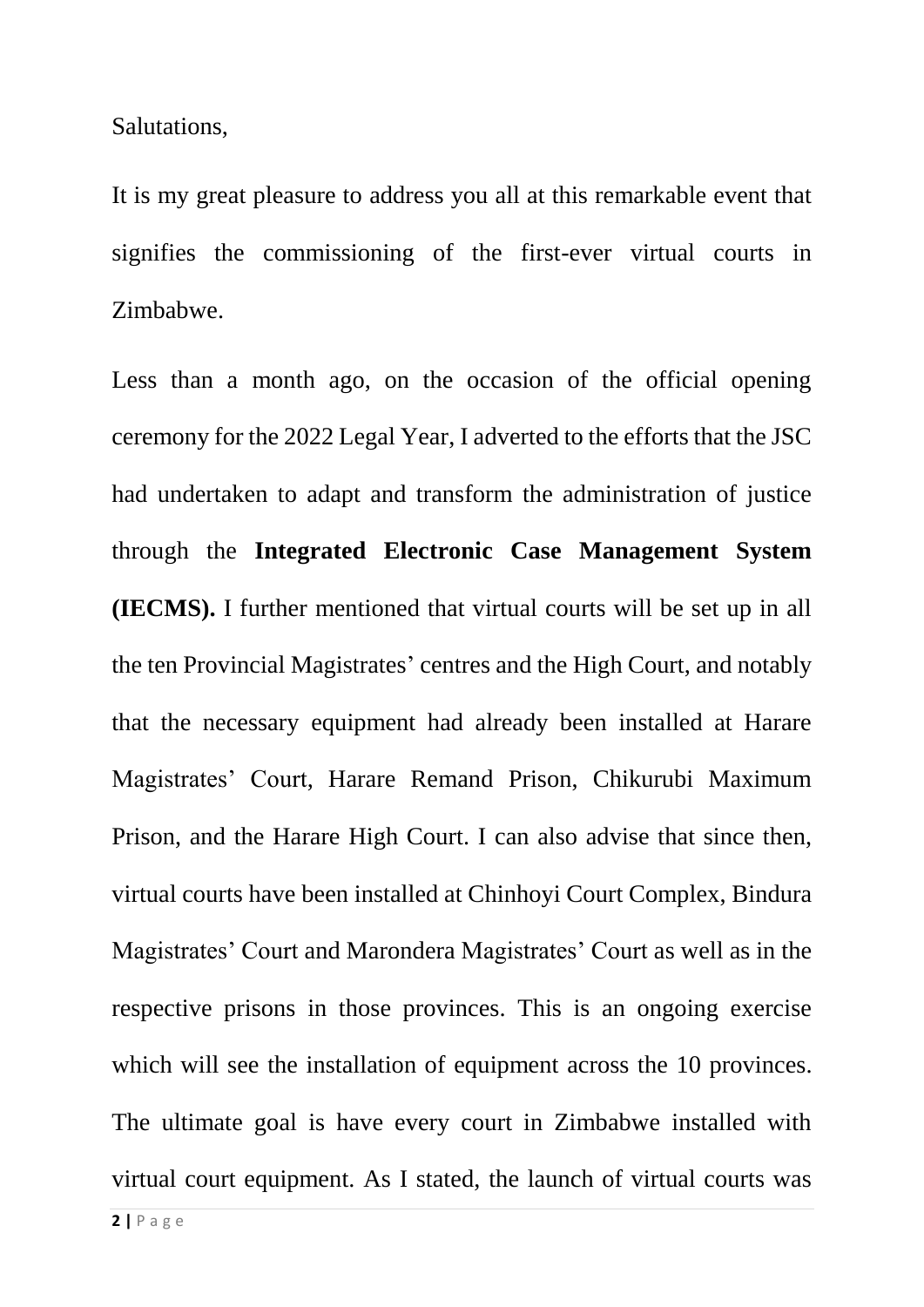rather imminent in light of the disruptive effects that COVID-19 pandemic is having in our lives and court operations.

**Honourable Minister, Ladies and Gentlemen**, the digitisation of courts, particularly carrying out virtual hearings has many advantages both to the courts and the litigating public. Matters are finalised expeditiously and there is the added advantage of participating in the court proceedings in the comfort of your home or office. The first institution to benefit on the virtual court hearing platform is the Zimbabwe Prisons and Correctional Services. Thousands of inmates are housed in prisons throughout the Country. These inmates are expected to appear before the courts regularly for routine remands and trials. The pandemic has at times caused inmates not appear before the courts as required because of the restrictions imposed to combat the spread of Covid 19. Through the virtual hearing platform, it is no longer necessary for them to appear physically in court. They can interact with the court virtually whilst they are at prison. They can even make an application for bail virtually. The costs associated with transporting prisoners to and from courts are also done away with.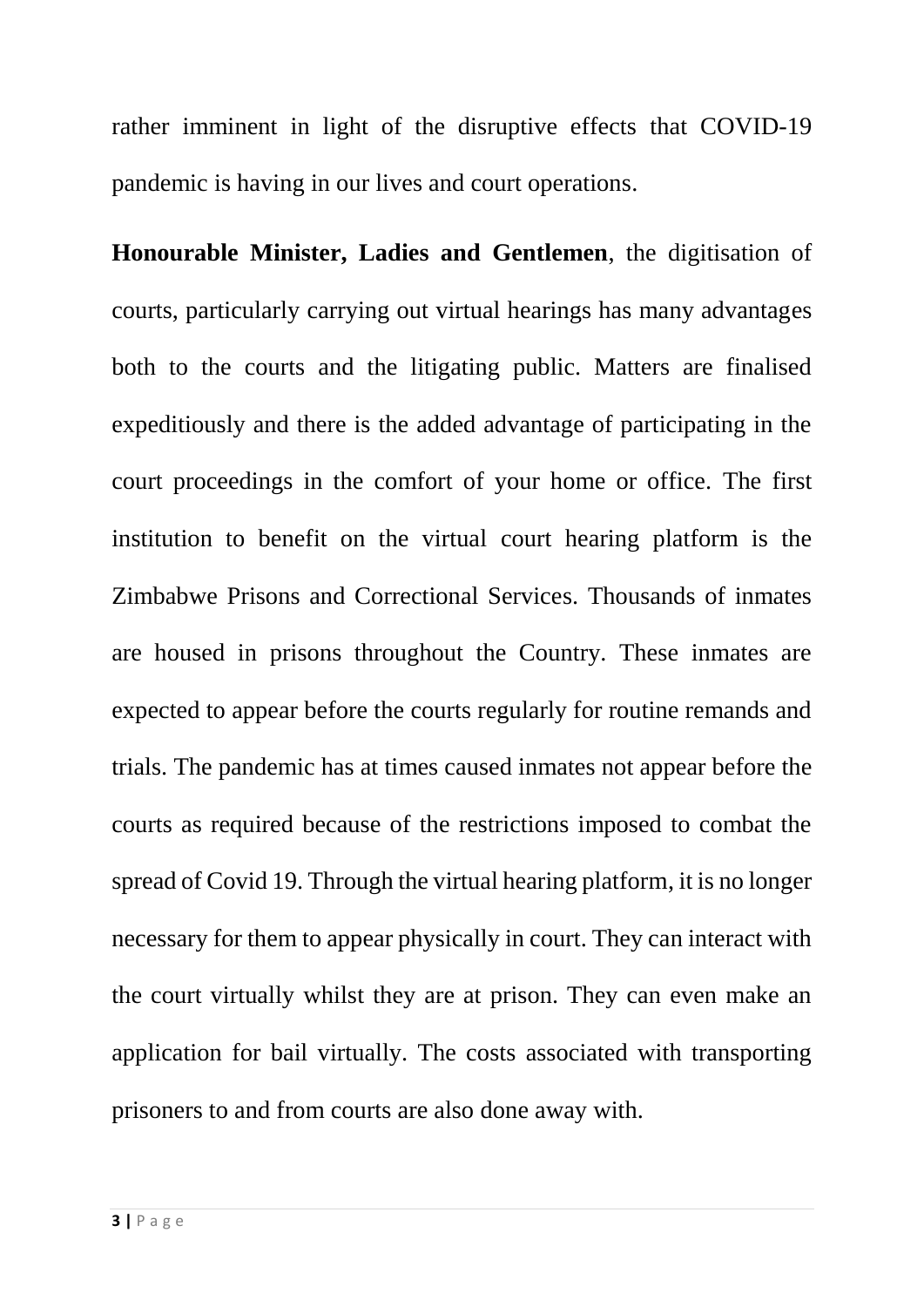When court proceedings are held virtually, it is convenient not only to the court officials including judicial officers, but also to the litigating public and others who do not need to travel to court but can easily follow the proceedings in the comfort of their homes. The digitisation of courts is the way to go as it is now part of international best practices. We cannot afford to be left behind. Videoconferencing, the alluring absence of the physical presence of litigants, and the e-courthouses which are inherent in a virtual court system represents the new character of judicial proceedings. In keeping with its novelty, the idea of remote participation in court proceedings is not only transformative of the usual modes of conducting judicial business but is also costeffective. For this reason, other progressive jurisdictions have similarly and already adopted virtual courts particularly due to the untoward outbreak of the pandemic. These include South Africa, Kenya, Rwanda, Gambia, India and England. I must add that these countries have recorded astounding benefits in their administration of justice by merely introducing virtual courts – the foremost being the containment and reduction of case backlogs.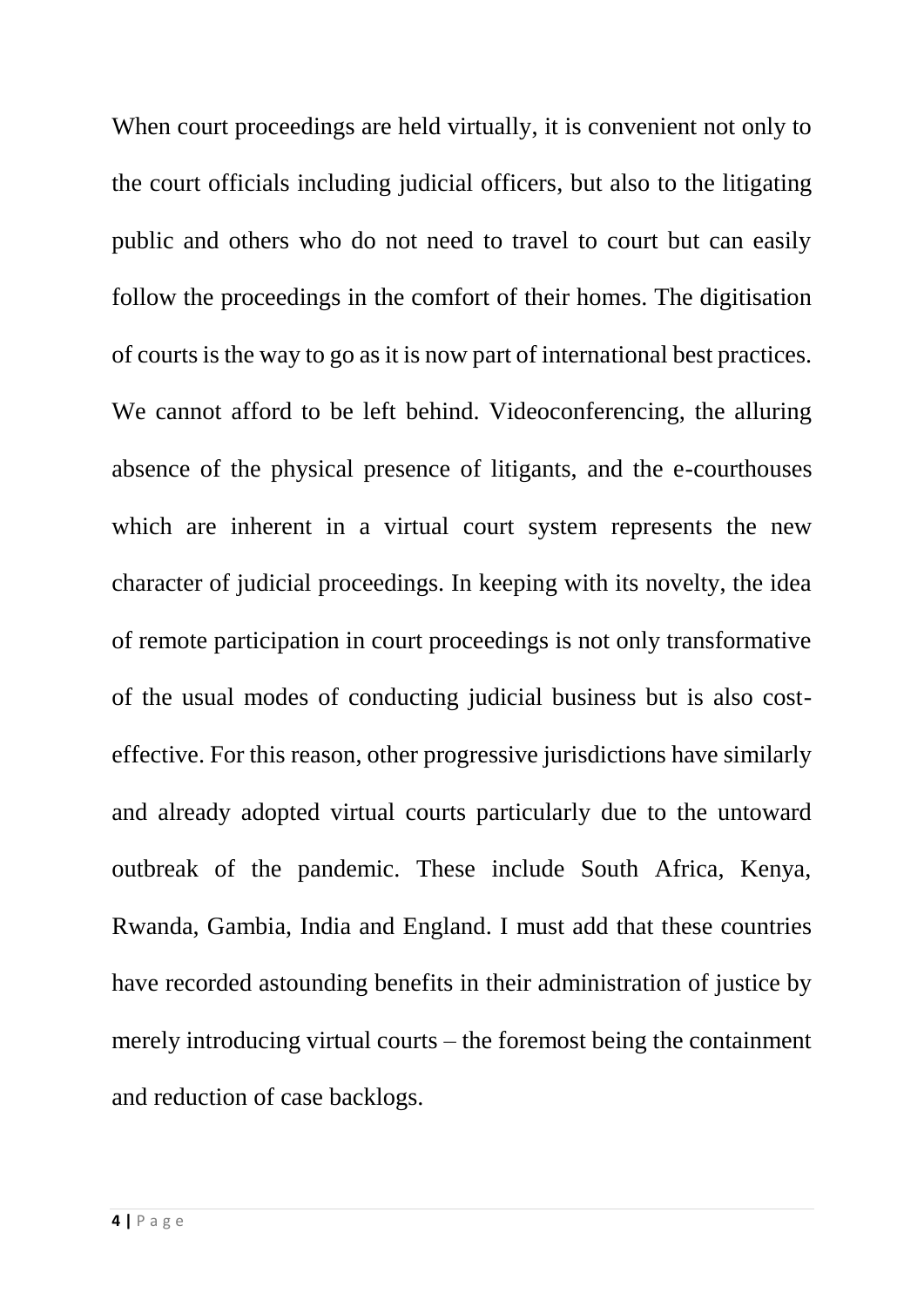**Distinguished Guests, Ladies and Gentlemen**, the Judiciary continues to make preparations in earnest for the coming of the 'new normal', which is courts digitisation. We are busy procuring various forms of equipment required for courts digitisation. We have started testing the **IECMS** in the Constitutional Court and Supreme Court. Our members of staff including judicial officers are currently undergoing rigorous and comprehensive training to keep them abreast with the operation of computers and computer-based equipment that is employed in virtual courts. Last week alone, Judges attended a training programme on computer and related operations. I am aware that training for other players in the justice sector will be starting very soon.

Allow me also **Ladies and Gentlemen**, to acknowledge the contribution of various players in government and outside government who have partnered with us to ensure that we are able to introduce virtual hearings in the courts. The UNDP and the Government of Zimbabwe through Treasury have provided funding to JSC to purchase equipment and train our staff including stakeholders; this is greatly appreciated. The Ministry of Justice Legal and Parliamentary Affairs